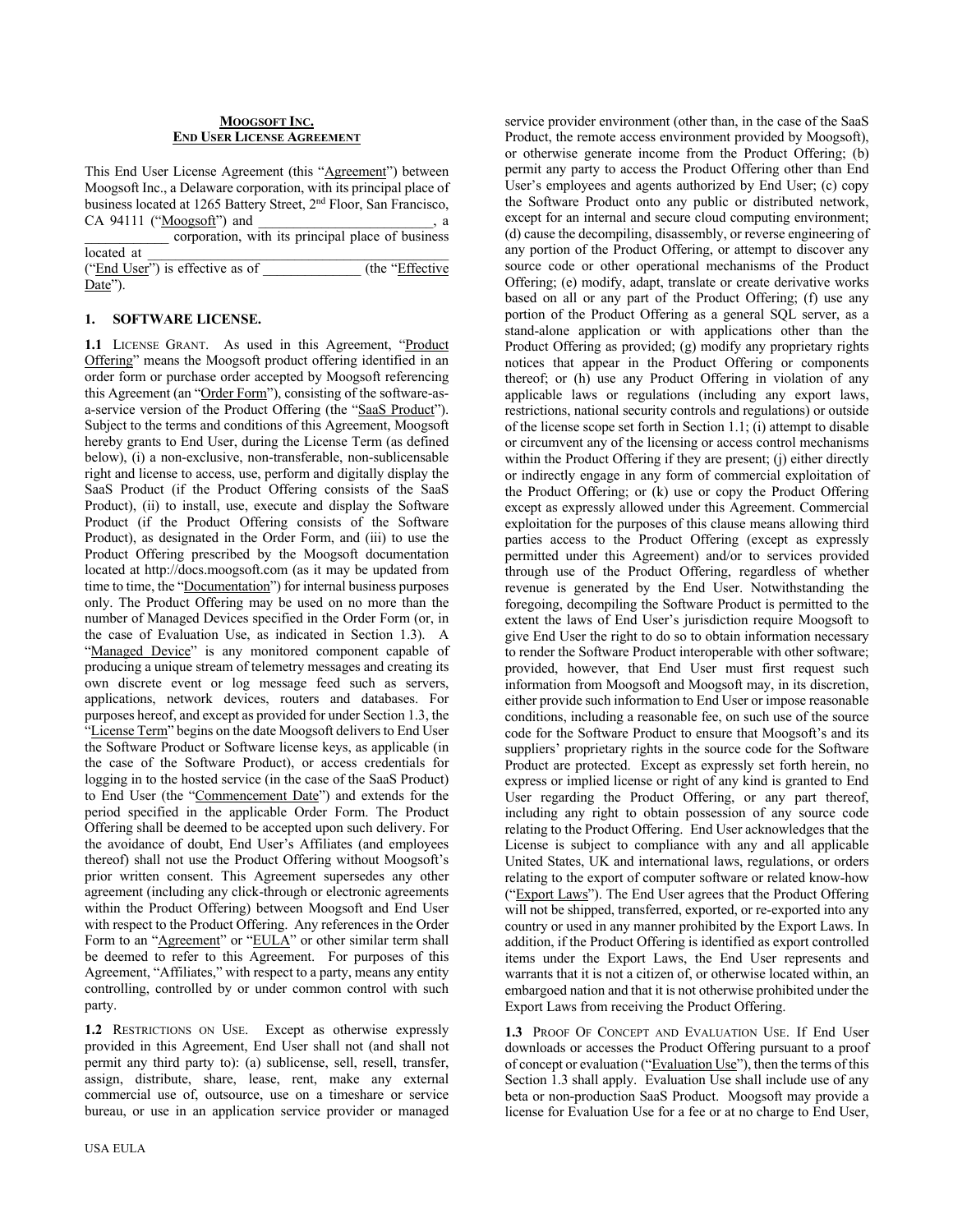as mutually agreed between Moogsoft and End User. The License Term is for the period enabled by the license key for the Product Offering provided by Moogsoft or as specified in writing in an Order Document. Moogsoft shall have the right to downgrade, limit or otherwise modify the Product Offering provided for Evaluation Use at any time without notice, and no warranty, indemnity, Maintenance or Support obligations of Moogsoft will apply to Evaluation Use. End User's use of the Product Offering shall be limited to the number and type of licenses indicated by Moogsoft in writing prior to End User downloading or accessing the Product Offering. End User may use the Product Offering solely for the internal purpose of evaluating and testing the Product Offering for suitability with the End User's application and shall not make available the Product Offering to any third party other than in accordance with this Agreement. Moogsoft has the right to immediately revoke and terminate End User's right to use the Product Offering for Evaluation Use at any time. To the extent that End User invents or develops any intellectual property in connection with using, testing or evaluating the Product Offering, those Intellectual Property Rights shall be owned by (and End User hereby assigns such rights to) Moogsoft. At the end of the evaluation period End User shall cease use of, de-install and delete the Product Offering, destroy or return the documentation and return the hardware, if applicable. End User shall provide Moogsoft with prompt, written notice certifying that the Product Offering has been removed, returned and / or destroyed and Moogsoft may choose to verify this fact at its sole discretion. End User represents and warrants that: (a) End User has not previously evaluated the relevant Product Offering, and (b) End User will not attempt to, by any means, evaluate the Product Offering again without payment. End User agrees that violation of this provision or this Agreement may subject End User to monetary penalties, including payment of all applicable fees as though the Product Offering were licensed for payment.

**1.4** UNAUTHORIZED USE. Moogsoft will provide End User with unique usernames and passwords to enable access to the SaaS Product (including any beta or non-production SaaS Product) pursuant to this Agreement. Each username and password may only be used to access the SaaS Product during one (1) concurrent login session. End User will ensure that each username and password will be used only by one (1) authorized employee or agent of End User. End User shall notify Moogsoft promptly of any unauthorized use of any password or account or any other known or suspected breach of security or misuse of the Product Offering. End User is responsible for use of the Product Offering by any and all employees and other users that it allows to access the Product Offering.

1.5 SUPPORT AND MAINTENANCE. "Support" is defined as the responsibilities with respect to the Product Offering as set forth in Moogsoft's standard Support Agreement which is available on www.moogsoft.com/support ("Support Agreement"). "Maintenance" means the provision of error corrections, bug fixes, new releases, updates, product extensions and enhancements with respect to the Product Offering, in each case as made generally commercially available by Moogsoft in its sole discretion, but excluding new products that are subject to a new license fee, as determined by Moogsoft in its sole discretion. Subject to End User's payment of the fees as described herein, Moogsoft will (a) provide Maintenance and Support for the Product Offering in accordance with the Support Agreement and (b) solely if End User has purchased access to the SaaS Product,

make the SaaS Product available to End User in accordance with the availability and security terms as set out in the Support Agreement. For annual or multi-year licenses for the Product Offering (as set forth in an Order Form), the fees for Maintenance and Support are included in the fees for the Product Offering set forth in the Order Form. Moogsoft may discontinue Maintenance and Support at any time without notice, provided that it will continue to honor previously purchased Maintenance and Support plans until the end of their current term. Notwithstanding anything herein to the contrary, if End User receives Support from an authorized partner of Moogsoft ("Partner"), then the support terms agreed upon by End User and such Partner shall govern in lieu of those set forth in the Support Agreement, and Moogsoft shall have no support obligations to End User.

**1.6** PROFESSIONAL SERVICES. Subject to the terms hereof (including payment of any applicable fees set forth in the Order Form), Moogsoft shall use commercially reasonable efforts to provide the training, enablement and/or other services ("Professional Services") described in an Order Form (or mutually-agreed statement of work ("SOW") referencing this Agreement), if any. If not used, pre-purchased Professional Services expire twelve (12) months after the date purchased. End User agrees to provide reasonable cooperation and information as necessary to permit Moogsoft to perform the Professional Services. End User will reimburse Moogsoft for reasonable travel and expenses incurred in connection with the Professional Services (if any) by the Invoice Due Date (as defined below). Unless otherwise agreed between the parties, Professional Services on End User's premises will be performed on consecutive business days, excluding holidays and weekends. One workday is equal to 8 hours; work on weekends or holidays equals 1.5 workdays. If End User cancels any scheduled, on-site Professional Services less than five (5) business days before the start date of such Professional Services, then Moogsoft will deduct from End User's account the amount of Professional Services that were scheduled in any of the five (5) days following the date of cancellation, and End User will fully reimburse Moogsoft for any reasonable travel and expenses incurred by Moogsoft for such Professional Services (and for any Professional Services rescheduled by End User) for which Moogsoft is unable to obtain a refund. During the Term, and for a period of twelve (12) months thereafter, without Moogsoft's prior written approval, End User will not solicit for employment or consultancy any Moogsoft's employees who participated in the performance of Professional Services.

# **2. FEES**.

**2.1** PRICING. End User will be invoiced for those amounts and at those prices set forth in an Order Form in an invoice separately issued by Moogsoft or as part of the online ordering process (an "Invoice"). Fees do not include any customization of the Product Offering (nor support for any such customizations, unless otherwise agreed in writing). If End User's usage of the Product Offering is in excess of those amounts set forth in the Order Form, End User will be billed for those overages at a pro-rated amount for the remainder of the Term, based on Moogsoft's then-current standard pricing. If Moogsoft believes in good faith that End User's usage of the Product Offering exceeds that set forth on the applicable Order Form, End User agrees to allow Moogsoft to audit End User's use of the Product Offering (not more frequently than twice per calendar year), upon at least twenty-four (24)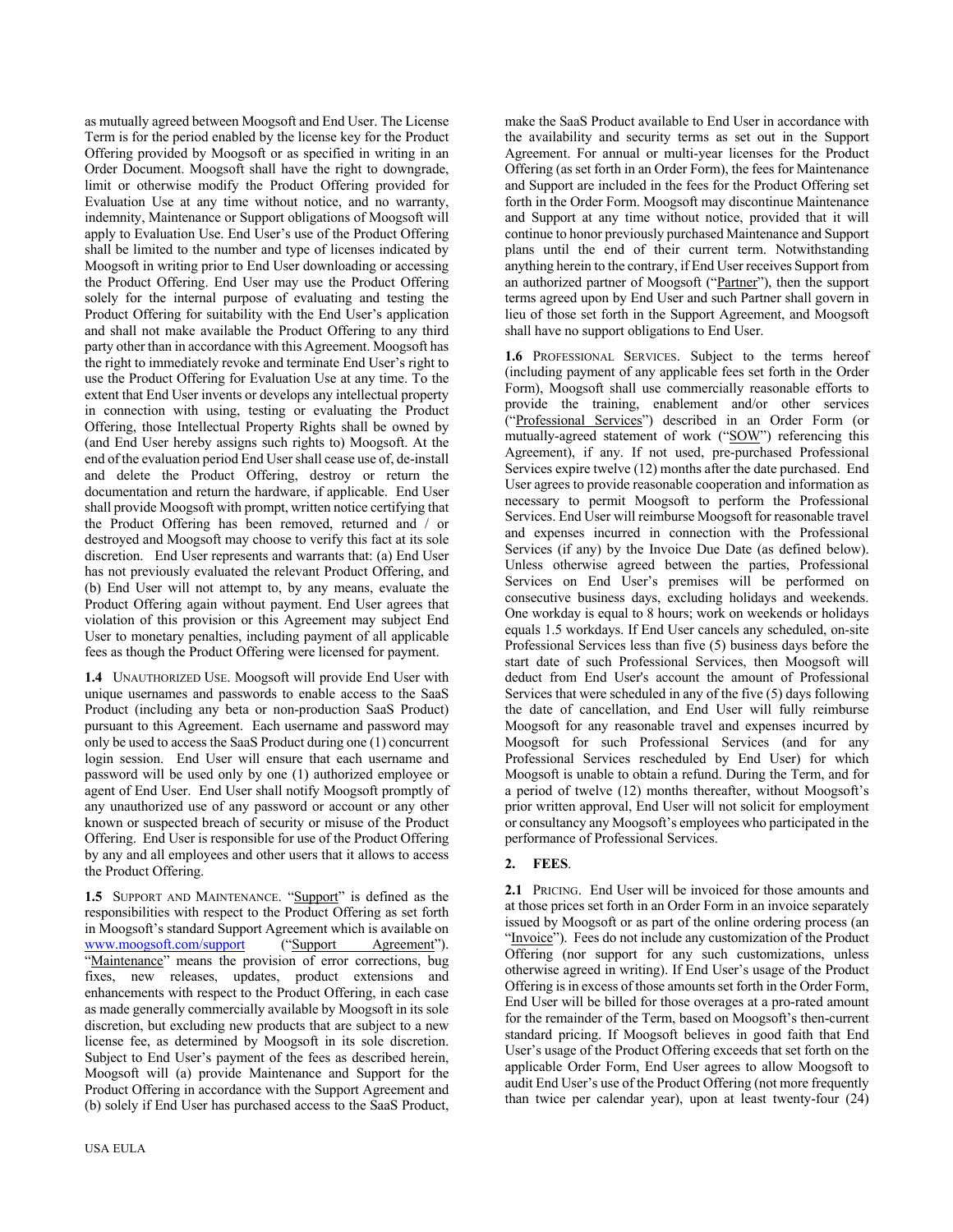hours' notice, to determine the actual use of any and all Product Offering, using a commercially reasonable auditing procedure. If the End User is found to be using the Product Offering in excess of that specified in the applicable Order Form, the End User shall pay Moogsoft's costs for conducting the audit and any additional fees that are found to be due as a result of such audit. This clause shall survive the termination of this Agreement and shall continue for a period of twelve (12) months following expiry or termination of this Agreement.

**2.2** PAYMENTS. If End User purchases the Product Offering by submitting an Order Form, End User will be required to submit payment card information and will be charged at the time of purchase in order to complete the purchase or if payment is not made at the time of purchase, End User shall pay Invoices within thirty (30) days of the invoice date (the "Invoice Due Date"). All payment obligations are non-cancelable and all amounts paid are non-refundable, except (a) for amounts paid in error that are not actually due under this Agreement, and (b) as set forth in Sections 6.1 and 7.1. The fees paid by End User are exclusive of all taxes, levies, or duties imposed by relevant taxing authorities, if any, and End User shall be responsible for payment of all such taxes, levies, or duties, excluding taxes based on Moogsoft's income. End User represents and warrants that the billing and contact information, including any payment card information, provided to Moogsoft is complete and accurate, and Moogsoft shall have no responsibility for any Invoices that are not received or for payment card charges not successfully processed due to inaccurate or missing information provided by End User. End User shall pay interest on all payments not received by the Invoice Due Date at a rate of one percent (1%) per month or the maximum amount allowed by law, whichever is less. Following written notice to End User, Moogsoft shall be entitled to terminate or suspend End User's access to the Product Offering if payments are not received within thirty (30) days of the Invoice Due Date. Notwithstanding anything herein to the contrary, if End User makes its payments pursuant to this Agreement to a Partner, then the payment terms agreed upon by End User and such Partner shall govern to the extent anything in this Section 2 conflicts with such Partner payment terms.

## **3. CONFIDENTIALITY**

3.1 SCOPE AND RESTRICTIONS. "Confidential Information" means all information of a party ("Disclosing Party") disclosed to the other party ("Receiving Party") that is designated in writing or identified as confidential at the time of disclosure or should be reasonably known by the Receiving Party to be confidential due to the nature of the information disclosed and the circumstances surrounding the disclosure. The terms of this Agreement, any Documentation, the Software Product, source codes, logins, passwords and other access codes and any and all information regarding Moogsoft's business, products and services are the Confidential Information of Moogsoft. The Receiving Party will: (a) not use the Disclosing Party's Confidential Information for any purpose outside of this Agreement; (b) not disclose such Confidential Information to any person or entity, other than its employees, consultants, agents and professional advisers who have a "need to know" for the Receiving Party to exercise its rights or perform its obligations hereunder, provided that such employees, consultants, and agents are bound by agreements or, in the case of professional advisers, ethical duties respecting such Confidential Information in accordance with the terms of this

Section 3; and (c) use reasonable measures to protect the confidentiality of such Confidential Information. If the Receiving Party is required by applicable law or court order to make any disclosure of such Confidential Information, it will first give written notice of such requirement to the Disclosing Party, and, to the extent within its control, permit the Disclosing Party to intervene in any relevant proceedings to protect its interests in its Confidential Information, and provide full cooperation to the Disclosing Party in seeking to obtain such protection. Further, this Section 3 will not apply to information that the Receiving Party can document: (i) was rightfully in its possession or known to it prior to receipt; (ii) is or has become public knowledge or publicly available through no fault of the Receiving Party; (iii) is rightfully obtained by the Receiving Party from a third party without breach of any confidentiality obligation; or (iv) is independently developed by employees of the Receiving Party who had no access to such information.

**3.2** EQUITABLE RELIEF. The Receiving Party acknowledges that unauthorized disclosure of the Disclosing Party's Confidential Information could cause substantial harm to the Disclosing Party for which damages alone might not be a sufficient remedy and, therefore, that upon any such disclosure by the Receiving Party the Disclosing Party will be entitled to seek appropriate equitable relief in addition to whatever other remedies it might have at law or equity.

**4. PROPRIETARY RIGHTS**. Moogsoft and its suppliers own and shall retain all proprietary rights, including all copyright, patent, trade secret, trademark and all other intellectual property rights, in and to the Product Offering, any error corrections, bug fixes, new releases, updates, product extensions and enhancements, and the results of any Professional Services ("Intellectual Property Rights"). Any rights not expressly granted by Moogsoft in this Agreement are reserved by Moogsoft and its suppliers. Moogsoft may implement updates to its Intellectual Property Rights at any time including in the course of or as a result of providing the Product Offering, Support and Maintenance and Professional Services to End User (including the demonstration of Product Offering to the End User). End User acknowledges that the rights granted under this Agreement do not provide End User with title to or ownership of the Product Offering. Certain software code incorporated into or distributed with the Product Offering may be licensed by third parties under various "open-source" or "public-source" software licenses (collectively, the "Open Source Software"). Notwithstanding anything to the contrary in this Agreement, the Open Source Software is not subject to this Agreement and instead is separately licensed pursuant to the terms and conditions of their respective open-source software licenses, either attached to this Agreement, reproduced in the appropriate readme file, or available on the Moogsoft web site at docs.moogsoft.com/en/open-sourcelicenses.html. End User agrees to comply with the terms and conditions of such Open Source Software license agreements.

**5. TERM AND TERMINATION**. The initial term of this Agreement begins on the Effective Date and extends for the period specified in the Order Form (or if the Product Offering is provided for Evaluation Use, for the Term specified in Section 1.3 hereof) (unless earlier terminated, the "Term"). However, this Agreement may be renewed at any time for successive terms by mutual written agreement of the parties (including by execution of an Order Form referencing this Agreement) and each such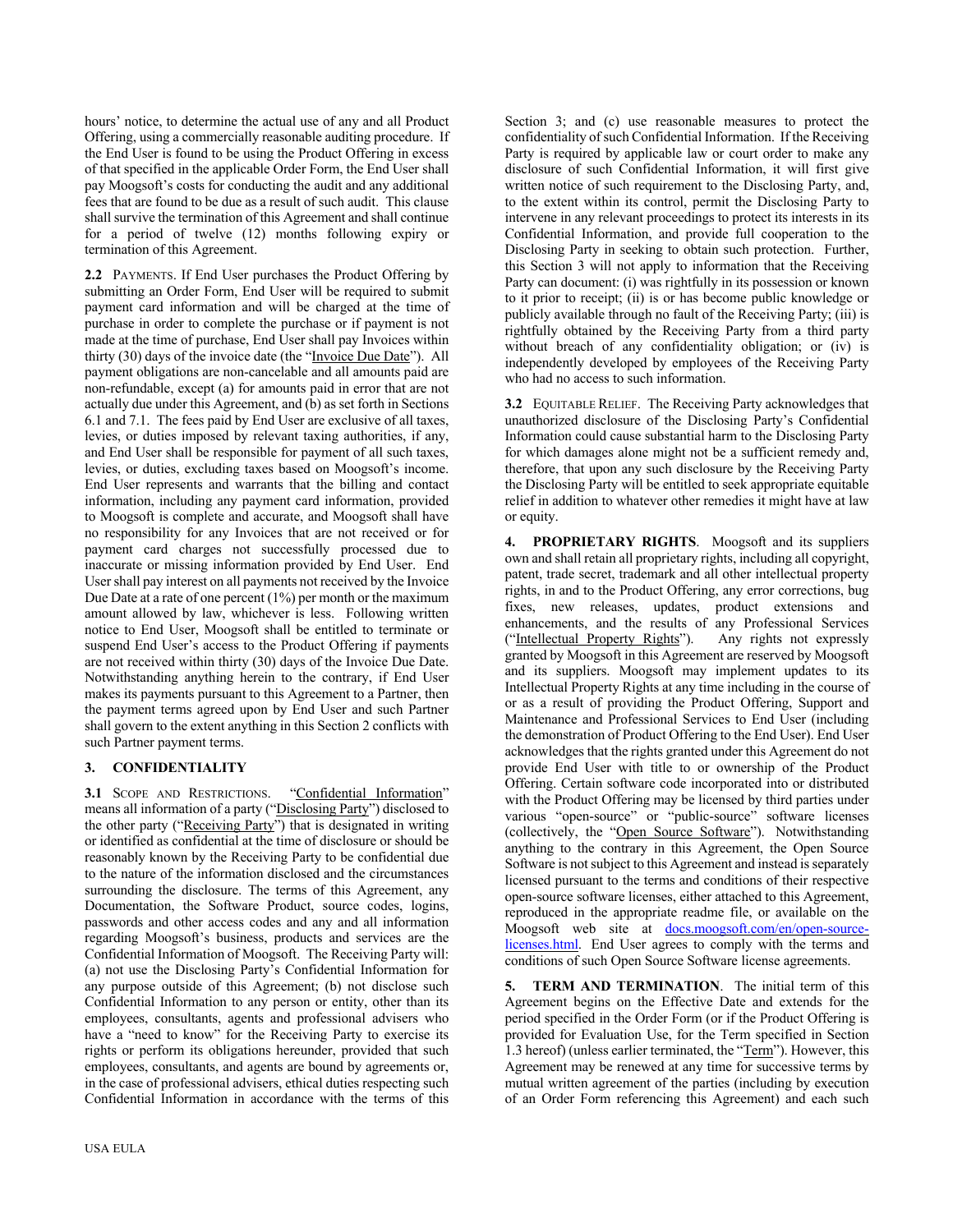renewal will be deemed part of the "Term" hereunder. If either party fails to comply with any provision of this Agreement, and such breach has not been cured within thirty (30) days after receipt of written notice thereof, the non-breaching party may terminate this Agreement, except that Moogsoft may immediately terminate this Agreement and/or End User's license to the Product Offering upon End User's breach of Section 1.2. Upon expiration or termination of this Agreement for any reason, (a) End User shall cease any further use of and destroy any copies of the Software Product and Documentation within End User's possession and control and (b) each Receiving Party will return or destroy, at the Disclosing Party's option, the Disclosing Party's Confidential Information in the Receiving Party's possession or control. All fees that have accrued as of such expiration or termination, and Sections 1.2, 1.3, 1.4, 2, 3, 4, 5, 6.4 and 7 through 16, will survive any expiration or termination hereof.

# **6. WARRANTIES**.

**6.1** LIMITED WARRANTY. Moogsoft warrants that (a) with respect to SaaS Product licenses, during the License Term, or (b) with respect to Software Product licenses, during the first thirty (30) days following the date the license to the Product Offering is purchased, the unmodified Product Offering will, in all material respects, conform to the functionality described in the thencurrent Documentation for the relevant Product Offering version. Moogsoft's sole and exclusive obligation, and End User's sole and exclusive remedy, for a breach of this warranty shall be that Moogsoft shall be required to use commercially reasonable efforts to modify the Product Offering to conform in all material respects to the Documentation, and if Moogsoft is unable to materially restore such functionality within thirty (30) days from the date of written notice of such breach, End User shall be entitled to terminate this Agreement upon written notice and receive a pro-rata refund of the Product Offering license fees that have been paid in advance for the remainder of the License Term for the applicable Product Offering (beginning on the date of termination).

**6.2** LIMITED WARRANTY FOR SERVICES: Moogsoft will provide the Support and Maintenance and Professional Services using reasonable skill and care.

**6.3** NO WARRANTY FOR EVALUATION USE. Moogsoft provides no representations or warranties for any Product Offering provided under a license for Evaluation Use as described in Section 1.3.

**6.4** WARRANTY DISCLAIMER. EXCEPT AS EXPRESSLY PROVIDED IN THIS SECTION 6, THE SOFTWARE, DOCUMENTATION, MAINTENANCE AND SUPPORT AND PROFESSIONAL SERVICES ARE PROVIDED "AS IS" AND MOOGSOFT EXPRESSLY DISCLAIMS ANY AND ALL OTHER REPRESENTATIONS AND WARRANTIES, EITHER EXPRESS, IMPLIED, STATUTORY, OR OTHERWISE WITH RESPECT THERETO, INCLUDING ANY IMPLIED WARRANTY OF MERCHANTABILITY, FITNESS FOR A PARTICULAR PURPOSE, TITLE, NON-INFRINGEMENT, OR THE CONTINUOUS, UNINTERRUPTED, ERROR-FREE, VIRUS-FREE, OR SECURE ACCESS TO OR OPERATION OF THE SOFTWARE. MOOGSOFT EXPRESSLY DISCLAIMS ANY WARRANTY AS TO THE ACCURACY OR COMPLETENESS OF ANY INFORMATION OR DATA ACCESSED OR USED IN CONNECTION WITH THE SOFTWARE, DOCUMENTATION, MAINTENANCE AND SUPPORT, OR PROFESSIONAL SERVICES.

# **7. INDEMNIFICATION**.

**7.1** BY MOOGSOFT. Moogsoft agrees to defend, at its expense, End User against any third party claim to the extent such claim alleges that a Product Offering infringes or misappropriates any patent, copyright, trademark or trade secret of a third party, and Moogsoft shall pay all costs and damages finally awarded against End User by a court of competent jurisdiction as a result of any such claim. In the event that the use of a Product Offering is, or in Moogsoft's sole opinion is likely to become, subject to such a claim, Moogsoft, at its option and expense, may (a) replace the applicable Product Offering with functionally equivalent noninfringing technology, (b) obtain a license for End User's continued use of the applicable Product Offering, or (c) terminate the license and provide a pro-rata refund of the Product Offering license fees that have been paid in advance for the remainder of the License Term for the applicable Product Offering (beginning on the date of termination). The foregoing indemnification obligation of Moogsoft will not apply: (i) if the Product Offering is modified by End User; (ii) if the Product Offering is combined with other non-Moogsoft products, applications, or processes, but solely to the extent the alleged infringement is caused by such combination; (iii) to any unauthorized use of the Product Offering; or (iv) to any Product Offering licensed for Evaluation Use. The foregoing shall be End User's sole remedy with respect to any claim of infringement of third party intellectual property rights.

**7.2** BY END USER. End User agrees to defend, at its expense, Moogsoft against any third party claim to the extent such claim arises from End User's breach of Section 1 or End User's negligence or willful misconduct, and End User shall pay all costs and damages finally awarded against Moogsoft by a court of competent jurisdiction as a result of any such claim.

**7.3** INDEMNIFICATION REQUIREMENTS. In connection with any claim for indemnification under this Section 7, the indemnified party must promptly provide the indemnifying party with notice of any claim that the indemnified party believes is within the scope of the obligation to indemnify, provided, however, that the failure to provide such notice shall not relieve the indemnifying party of its obligations under this Section 7, except to the extent that such failure materially prejudices the indemnifying party's defense of such claim. The indemnified party may, at its own expense, assist in the defense if it so chooses, but the indemnifying party shall control the defense and all negotiations relative to the settlement of any such claim. Any settlement intended to bind the indemnified party shall not be final without the indemnified party's written consent, which consent shall not be unreasonably withheld, conditioned or delayed.

**7.4** End User agrees that a breach of this Agreement may not be adequately compensated by damages alone; Moogsoft shall be entitled to seek the remedies of injunction, specific performance or any other equitable relief for any actual, threatened or potential breach.

## **8. LIMITATION OF LIABILITY.**

**8.1** EXCEPT FOR LIABILITY ARISING OUT OF END USER'S BREACH OF SECTION 1.2 (RESTRICTIONS ON USE) OR SECTION 4 (PROPRIETARY RIGHTS) OR EITHER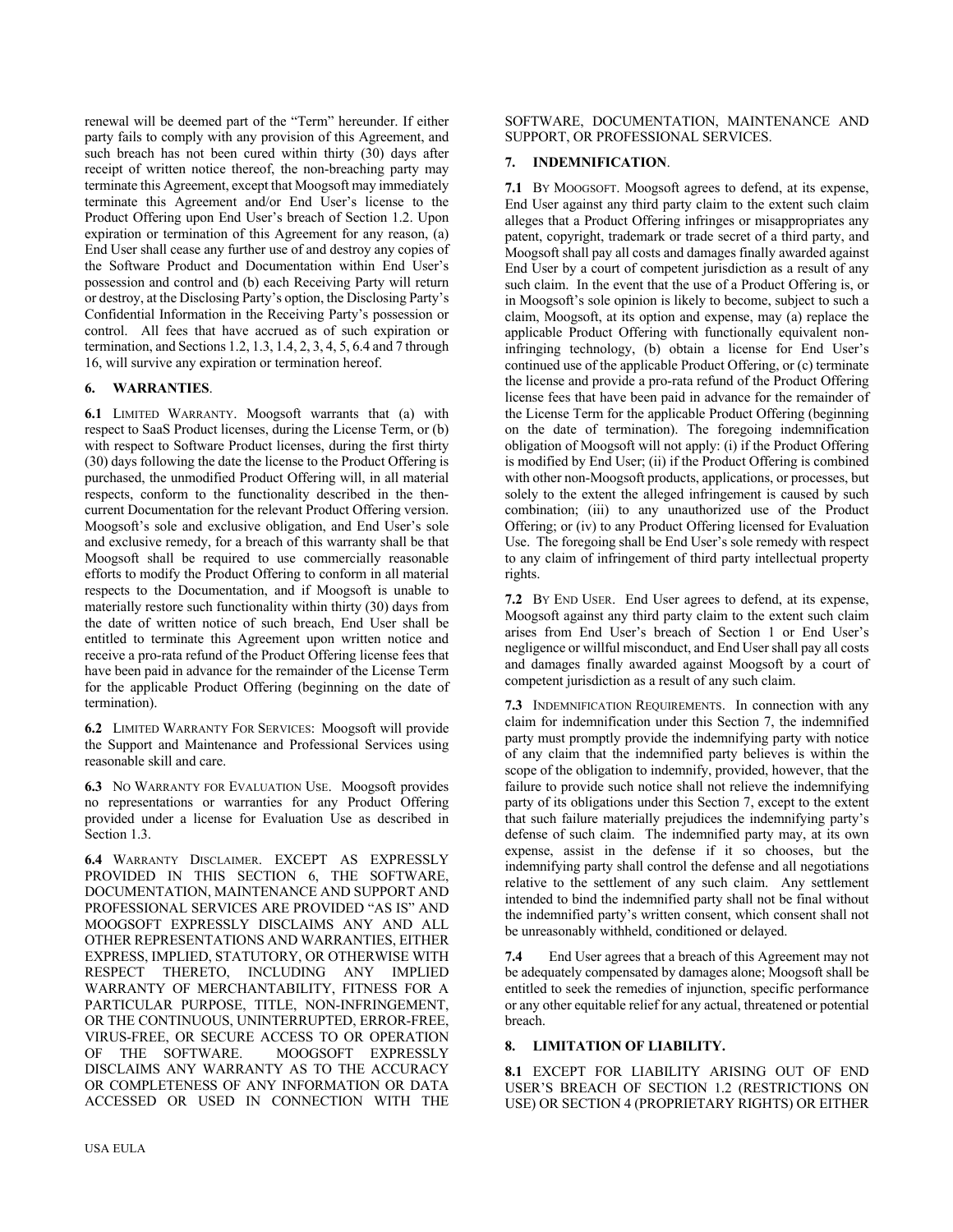PARTY'S BREACH OF SECTION 3 (CONFIDENTIALITY), IN NO EVENT SHALL EITHER PARTY BE LIABLE FOR ANY INDIRECT, INCIDENTAL, SPECIAL, PUNITIVE OR CONSEQUENTIAL DAMAGES, INCLUDING DAMAGES FOR LOSS OF REVENUES OR PROFITS, LOSS OF USE, BUSINESS INTERRUPTION, OR LOSS OF DATA (INCLUDING END USER DATA), WHETHER IN AN ACTION IN CONTRACT OR TORT, EVEN IF THE OTHER PARTY HAS BEEN ADVISED OF THE POSSIBILITY OF SUCH DAMAGES. FOR THE PURPOSES OF THIS SECTION THE TERM "LOSS" INCLUDES A PARTIAL LOSS OR REDUCTION IN VALUE AS WELL AS A COMPLETE OR TOTAL LOSS.

**8.2** EXCEPT FOR LIABILITY ARISING OUT OF END USER'S BREACH OF SECTION 1.2 (RESTRICTIONS ON USE), EITHER PARTY'S BREACH OF SECTION 3 (CONFIDENTIALITY) OR EACH PARTY'S (CONFIDENTIALITY) OR EACH PARTY'S INDEMNIFICATION OBLIGATIONS UNDER THIS AGREEMENT, NEITHER PARTY'S LIABILITY FOR ANY DAMAGES (WHETHER FOR BREACH OF CONTRACT, MISREPRESENTATIONS, NEGLIGENCE, STRICT LIABILITY, OTHER TORTS OR OTHERWISE) ARISING FROM OR RELATING TO THE PRODUCT OFFERING, ANY SERVICES PROVIDED HEREUNDER, OR THIS AGREEMENT SHALL EXCEED (A) IN THE CASE OF LICENSES OTHER THAN FOR NO-CHARGE EVALUATION USE, AN AMOUNT EQUAL TO THE TOTAL FEES PAID (PLUS FEES PAYABLE) TO MOOGSOFT DURING THE TWELVE (12) MONTHS IMMEDIATELY PRECEDING THE CLAIM GIVING RISE TO SUCH DAMAGES; OR (B) IN THE CASE OF LICENSES FOR NO-CHARGE EVALUATION USE, FIFTY U.S. DOLLARS (U.S. \$50). THESE LIMITATIONS SHALL APPLY NOTWITHSTANDING ANY FAILURE OF ESSENTIAL PURPOSE OF ANY REMEDY.

**9. FORCE MAJEURE**. Except for payment obligations, neither party hereto will be liable for defaults or delays due to acts of God, or the public enemy, acts or demands of any government or governmental agency, fires, earthquakes, floods, accidents, or other unforeseeable causes beyond its control and not due to its fault or negligence.

**10. PRIVACY POLICY; DATA COLLECTION; PROTECTION**. Moogsoft uses, discloses, collects and protects this information as described in its Privacy Policy, the thencurrent version of which is available at: https://www.moogsoft.com/legal-information/moogsoft-websiteprivacy-policy/ and is incorporated by reference herein. Moogsoft's Product Offering collects data that relates to the performance, health and availability of the End User's IT infrastructure. End User will not configure the Product Offering to collect any personally-identifiable information or payment information ("Personal Data") without Moogsoft's prior written approval. Without prejudice to the aforesaid, End User agrees to only control and/or process any personal data it receives, collects, views, accesses, hosts, either from Moogsoft's Product Offering or from any other third parties, in compliance with the applicable legislation relative to data protection, including but not limited to Regulation (EU) 2016/679 (General Data Protection Regulation or "GDPR") and any applicable regulations thereto (hereinafter jointly the "Laws"). End User guarantees to have put adequate

technical and organizational measures in place in order to comply with the Laws, not to export any personal data outside of the EEA, to enter into the required data protection agreements with any third parties. End User will indemnify Moogsoft in full and reimburse any costs and expenses (including but not limited to any attorney fees and legal costs) that Moogsoft may incur relating to any breach of the foregoing and in case Moogsoft is subject to any claim, action or litigation following End User's non-compliance with the Laws.

**11. US GOVERNMENT MATTERS**. As defined in FAR section 2.101, the Product Offering and Documentation are "commercial items" and according to DFAR section 252.227  $7014(a)(1)$  and  $(5)$  are deemed to be "commercial computer software" and "commercial computer software documentation." Consistent with DFAR section 227.7202 and FAR section 12.212, any use modification, reproduction, release, performance, display, or disclosure of such commercial software or commercial software documentation by the U.S. Government will be governed solely by the terms of this Agreement and will be prohibited except to the extent expressly permitted by the terms of this Agreement.

**12. ASSIGNMENT** This Agreement may not be assigned by either party without the prior written approval of the other party and any purported assignment in violation of this section shall be void; provided, however, that either party may assign this Agreement without such written approval in connection with the transfer, directly or indirectly, of more than fifty percent (50%) of such party's outstanding voting securities or of all or substantially all of the assets or business of such party (a "Change in Control"); provided, further, that Moogsoft may assign this Agreement to any of its Affiliates. Upon any assignment of this Agreement by End User in connection with a Change in Control, any licenses that contain an "unlimited" feature will, with respect to End User or the successor entity, as applicable, be capped at the number of authorized Product Offering units in use immediately prior to such Change in Control.

**13. SEVERANCE.** If any provision of this Agreement is held by a court of competent jurisdiction to be illegal, invalid or unenforceable, such provision will be amended to achieve as nearly as possible the same economic effect of the original provision and the remainder of this Agreement will remain in full force and effect.

**14. ENTIRE AGREEMENT.** This Agreement and its exhibits, together with the Order Form(s) and any statements of work incorporating this Agreement, if applicable, represent the entire agreement between the parties and supersede any previous or contemporaneous oral or written agreements or communications regarding the subject matter of this Agreement.

**15. GOVERNING LAW AND JURISDICTION.** This Agreement shall be governed by and construed under the laws of the State of California, U.S.A., without giving effect to any conflicts of laws principles that require the application of the law of a different jurisdiction. The parties consent to the exclusive jurisdiction and venue of the courts located in and serving San Francisco, California. The United Nations Convention on Contracts for the International Sale of Goods does not apply to this Agreement. End User will always comply with all international and domestic laws, ordinances, regulations, and statutes that are applicable to its purchase and use of the Product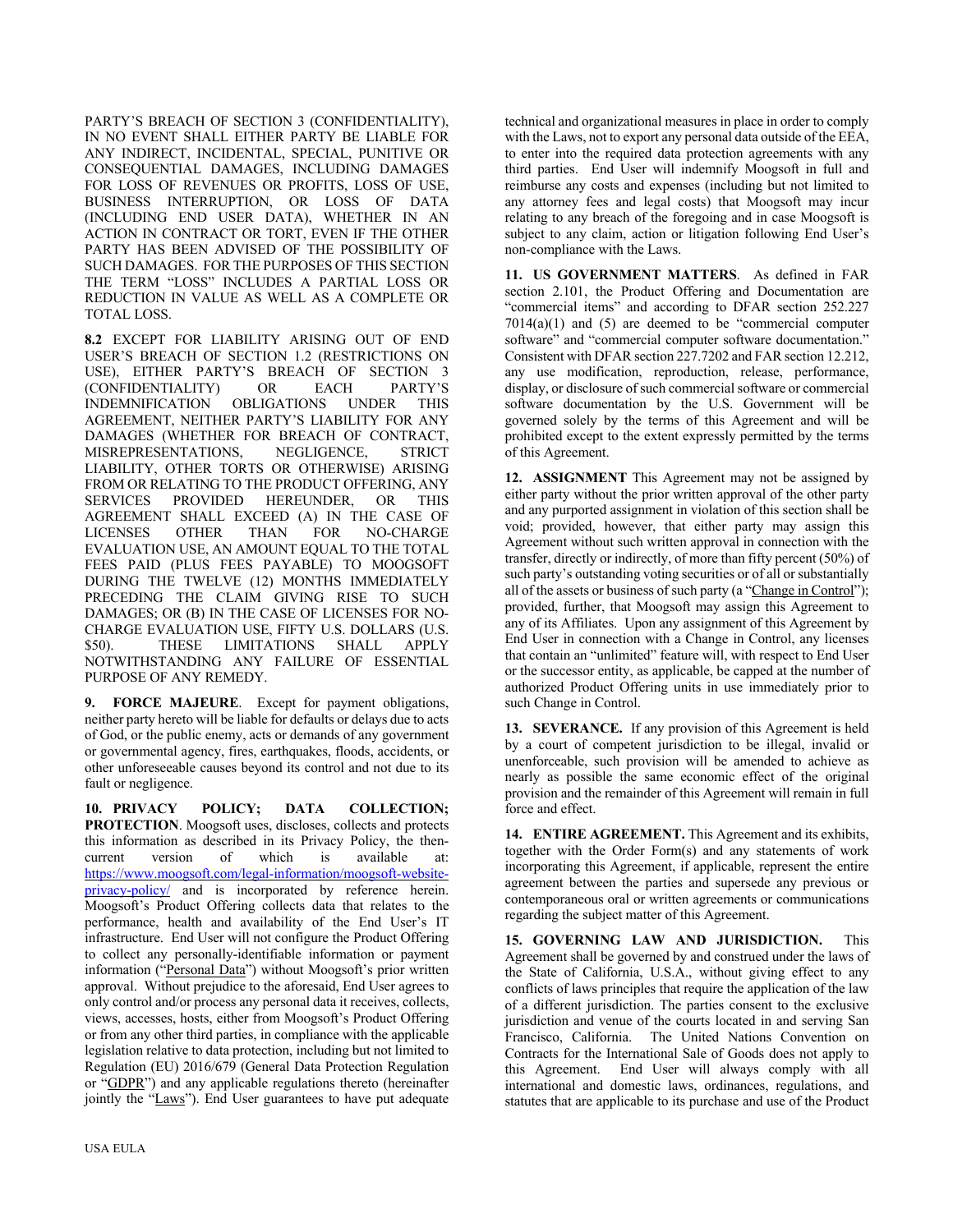Offering, Documentation, Support and Maintenance and Professional Services.

# **16. MISCELLANEOUS**

**16.1** WAIVER AND CUMULATIVE REMEDIES. Failure by either Party to exercise any of its rights under, or to enforce any provision of, this Agreement will not be deemed a waiver or forfeiture of such rights or ability to enforce such provision. The rights and remedies of the parties hereunder will be deemed cumulative and not exclusive of any other right or remedy conferred by this Agreement or by law or equity.

**16.2** The person signing or otherwise accepting this Agreement for End User represents that s/he is duly authorized by all necessary and appropriate corporate action to enter into this Agreement on behalf of End User.

**16.3** CHANGE CONTROL. Any modification to this Agreement must be in writing and signed by a duly authorized agent of both parties. This Agreement shall control over additional or different terms of any purchase order, confirmation, invoice or similar document, even if accepted in writing by both parties, and waivers and amendments to this Agreement shall be effective only if made by non-pre-printed agreements clearly understood by both parties to be an amendment or waiver to this Agreement.

**16.4** For purposes of this Agreement, "including" means "including without limitation."

**16.5** No joint venture, partnership, employment, or agency relationship exists between the parties as a result of this Agreement or use of the Product Offering.

**16.6** End User allows Moogsoft to use End Users' name and logo in Moogsoft's company marketing materials for business purposes. Subject to a review process before completion, the End User agrees to (a) act as a reference site for Moogsoft, whereupon Moogsoft will co-ordinate with End User with respect to the timing of any related calls or site visits by third parties with the End User and (b) provide a testimonial and quote to Moogsoft for use in its marketing materials, including Moogsoft website and a news release by Moogsoft that End User is a Moogsoft customer.

**16.7** End User shall (a) promptly provide such assistance, facilities, equipment, information and documents, and grant access to computer systems, software and premises, as Moogsoft may reasonably request from time to time in order to discharge its obligations under this Agreement; (b) take all reasonable precautions to protect the health and safety of Moogsoft's personnel, agents and sub-contractors while at the offices or facilities of the End User; (c) ensure that its employees and other independent contractors provide reasonable co-operation to Moogsoft in relation to the provision of the performance of this Agreement, and ensure that all such personnel shall have the requisite skill, qualification and experience to perform the tasks assigned to them; and (d) shall ensure the adequacy, integrity, security, virus checking and accuracy of the End User Data and its computer systems and shall operate all necessary back-up procedures to ensure the same are maintained in the event of loss for any reason.

**16.8** NOTICES. Moogsoft may give notice to End User by electronic mail to End User's email address on record in End User's account information, or by written communication sent by first class mail or pre-paid post to End User's address on record

in End User's account information. End User may give notice to Moogsoft at any time by any letter delivered by nationally recognized overnight delivery service or first class postage prepaid mail to Moogsoft at the following address: Moogsoft Inc., 1265 Battery Street 2nd Floor, San Francisco, CA, 94111, USA or such other address as may be notified in writing from time to time, Attn: Director of Finance, with a copy, which shall not constitute notice, to Director of Legal. Notice under this Agreement shall be deemed given when received, if personally delivered; when receipt is electronically confirmed, if transmitted by email; the day after it is sent, if sent for next day delivery by recognized overnight delivery service; and upon receipt, if sent by certified or registered mail, return receipt requested.